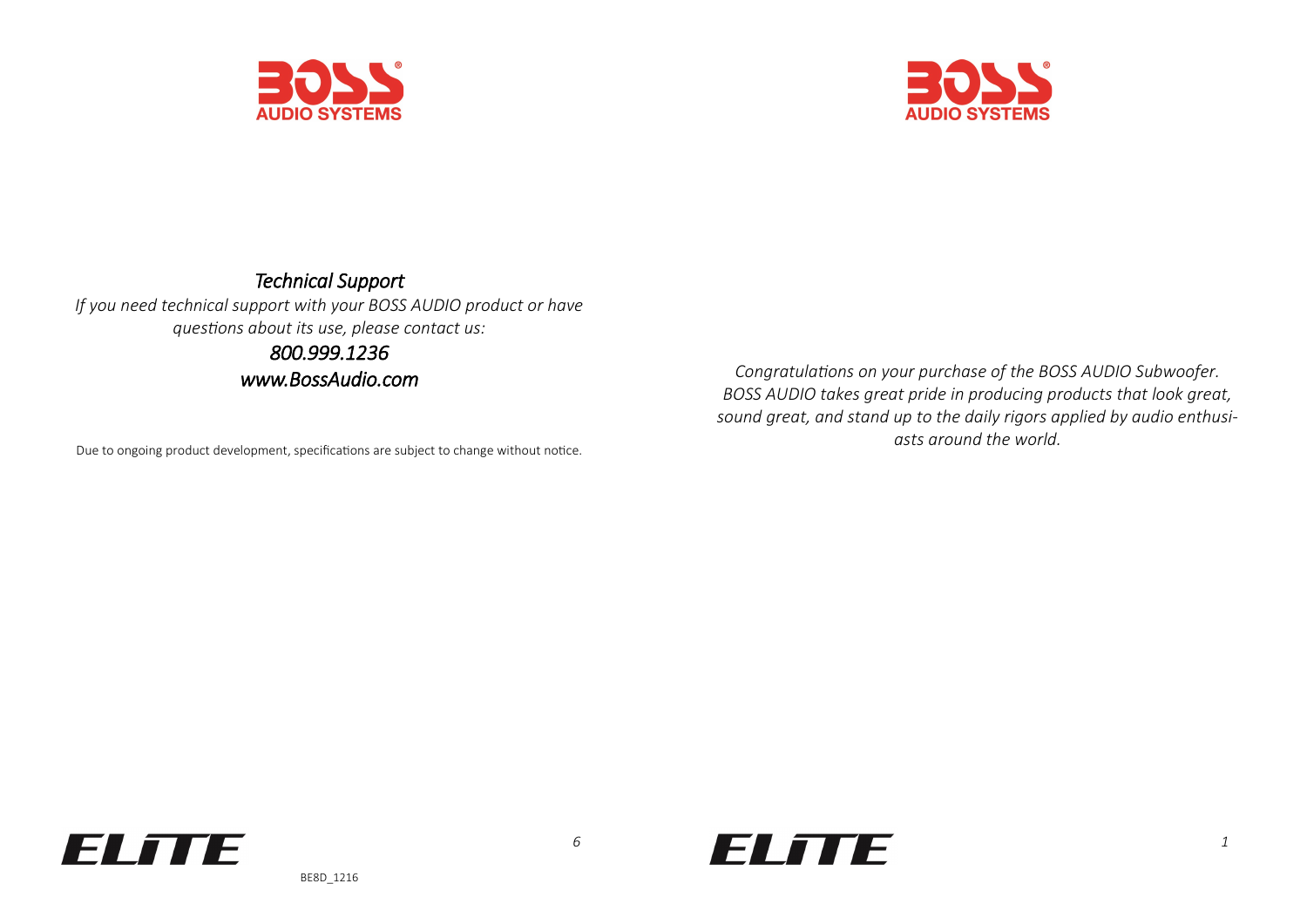



### *Enclosures*

*The BE8D will work in both sealed and ported enclosures.* 

*Below you will find the dimensions to make the enclosure to suit the subwoofers needs, it has been designed for maximum output while retaining great sound quality.* 

*The dimensions have already accounted for the volume displacement of the subwoofer, and using 3/4" (19mm) MDF. All dimensions are external.* 

*Enclosure Dimensions*



*Sealed Dimensions: Height (H) : 10" (254 mm) Depth (D) : 8" (203 mm) Width (W) : 10" (254 mm) Cutout Diameter: 7-1/4" (184 mm)*



*Ported Dimensions: Height (H) : 11" (279 mm) Depth (D) : 11" (279 mm) Width (W) : 15" (381 mm) Port Diameter : 3" (89 mm) Port Length : 8" (203 mm) Tuning Freq : 50 Hz*

 *BE8D 8" Subwoofer* 

*Dual 4 Ω Voice Coils*

*600 W Peak Power Handling*

*Rubber Surround*



# *2 5*